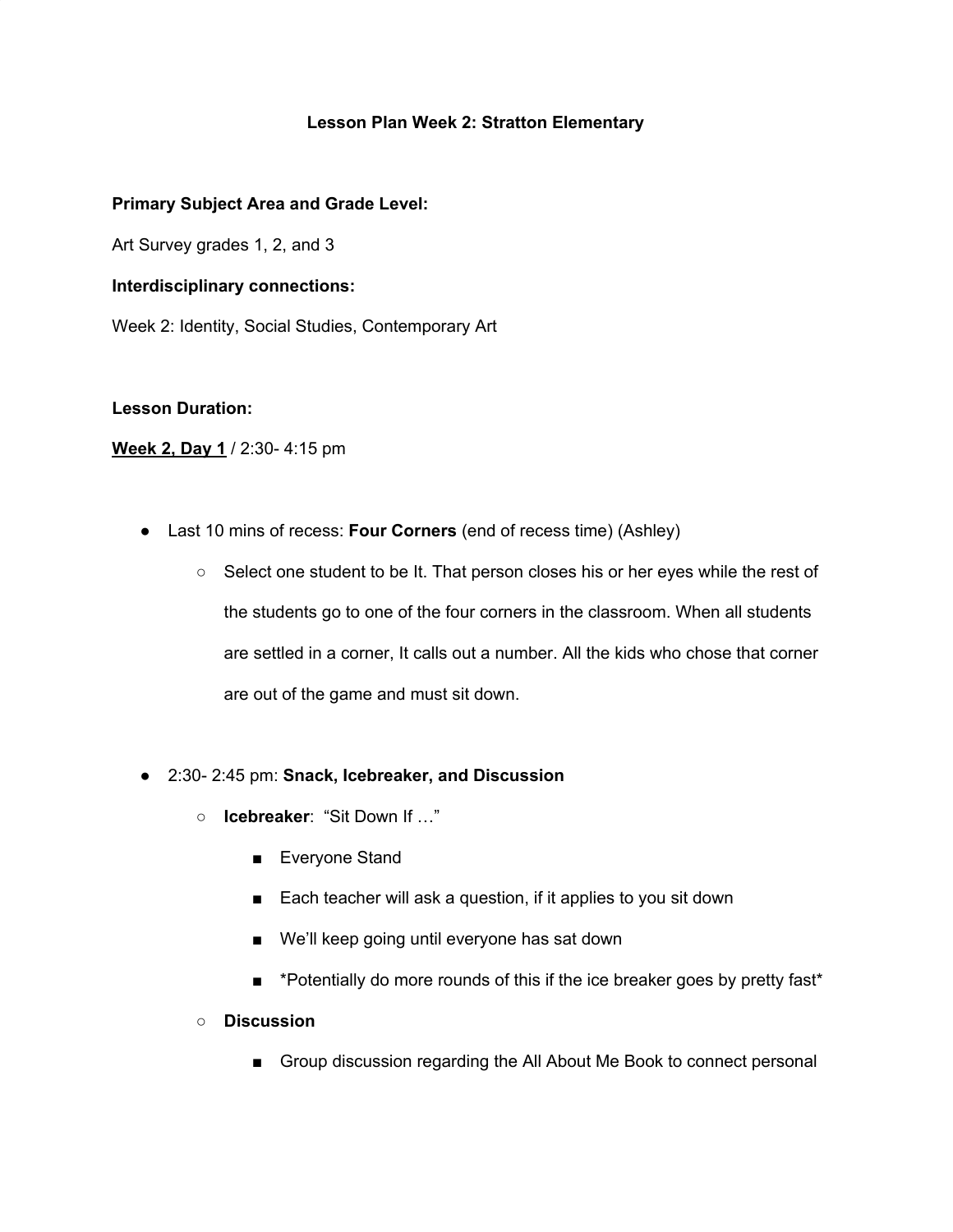answers to the larger concept of identities.

- Did you like the project?
- Where did we have similarities or differences in our answers?
- What is positive about having differences?
- What is a definition of identity?
- 2:45- 2:50 pm: **Bathroom Break**
	- Throw away trash and clear desk.
	- Call for bathroom break.
- 2:50- 2:55 pm: **Classroom Expectations** (Natalie)
	- Go over plan for the day / Introduce project
	- Bathroom breaks
		- Two assigned bathroom breaks
		- Designated teacher
	- What do we do when we want your attention?
		- Go over attention grabbers
	- After snack- throw away trash and clear your desk.
- **Introduction to Flag Art Project**
	- 2:55- 3:05 pm: **VTS Activity** (Presentation): Cauleen Smith, Christine Wong Yap
		- Explain the connection of the identity, how the artists' unique identities inspired their work
		- **■ Show image first, then after discussion, show the image of the artist.**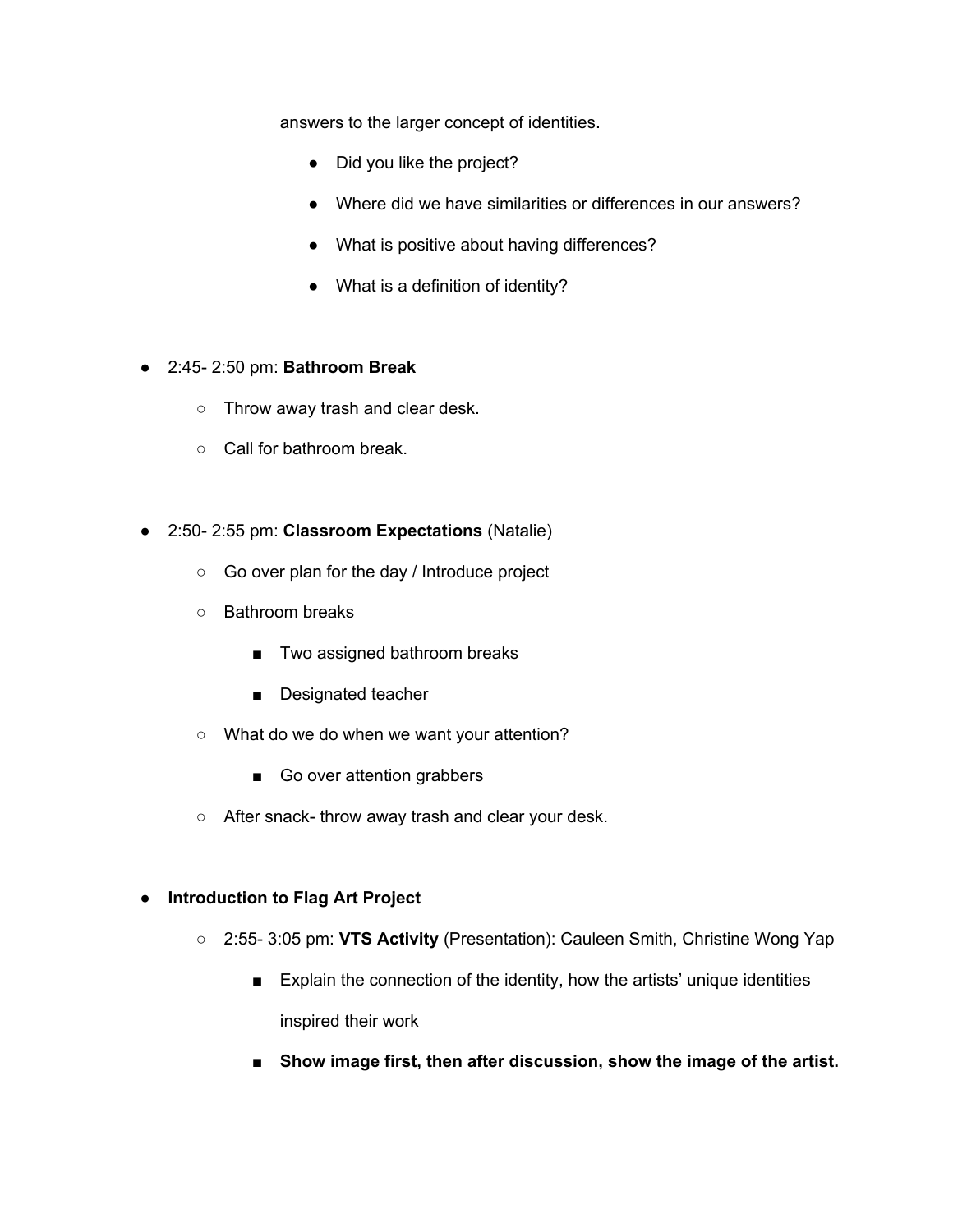

## *Cauleen Smith, The Solar Flare Archestral Marching Band Project*

- What are the people doing in the image?
- Who might these people be?
- Do you think the people know each other?
- What are they doing with the flags?
- What do the flags represent?
- Where do you think they are?
- Do you think they are performing for a crowd? Who might they be performing for?
- Flags have different functions and can be used as a symbol for a community.

Can be used to voice their identity within the community, and celebrate who they

are.





*Christine Wong Yap*, *"Character Strengths Signal Flags*

1)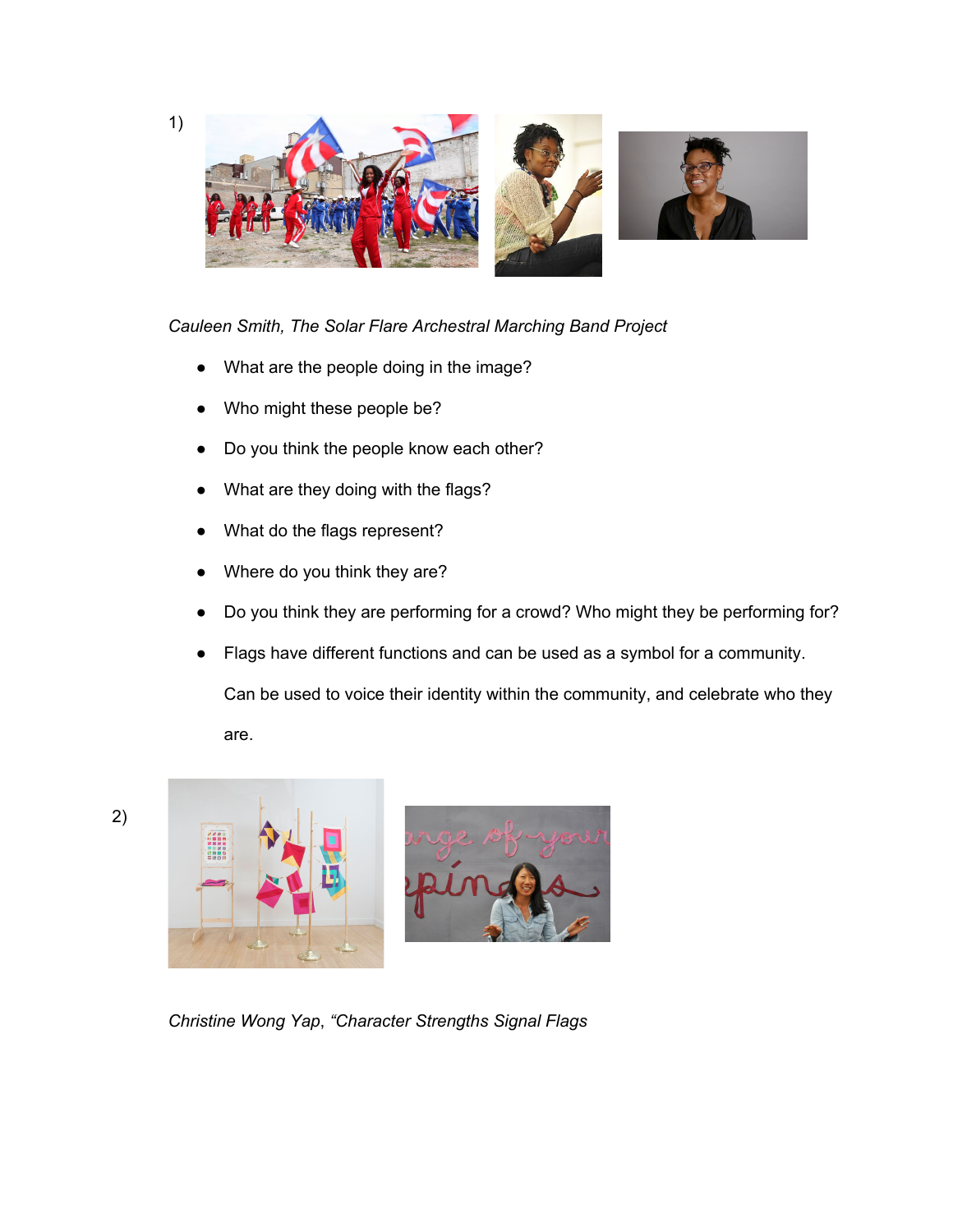- "A series of flags representing the twenty-four character strengths or virtues identified by positive psychologists Chris Peterson and Martin Seligman. The public is invited to find, connect, and fly the flags representing your strengths".
- What do you see in this image? Does it look like anything you've seen before? Do you like the colors? Why do you like those colors? Where do you think these might be? Can you explain or relate to any of the words chosen for the flags?
- Explain that they represent character strengths-ask if they know what that might mean?
- Character strengths are the things we are good at. They are positive attributes. Instead of focusing on areas where we may not be so good at, finding our character strengths, helps us build upon them. We all have them, some may have different ones, and we can all use them together at the same time as a class.

### **● Basic VTS Questions we can ask:**

- What is happening in this image? What makes you say that?
- What do you think it means?
- What do you like about it?
- **● More Specific, Project Related Questions we can ask:**
	- Why did we choose to show this artist? How does is relate to our project?
	- Do you recognize any of the flags?
	- What is the function of flags?
	- How have people used flags? To represent something? What do they represent?
	- How do flags show unity and identity?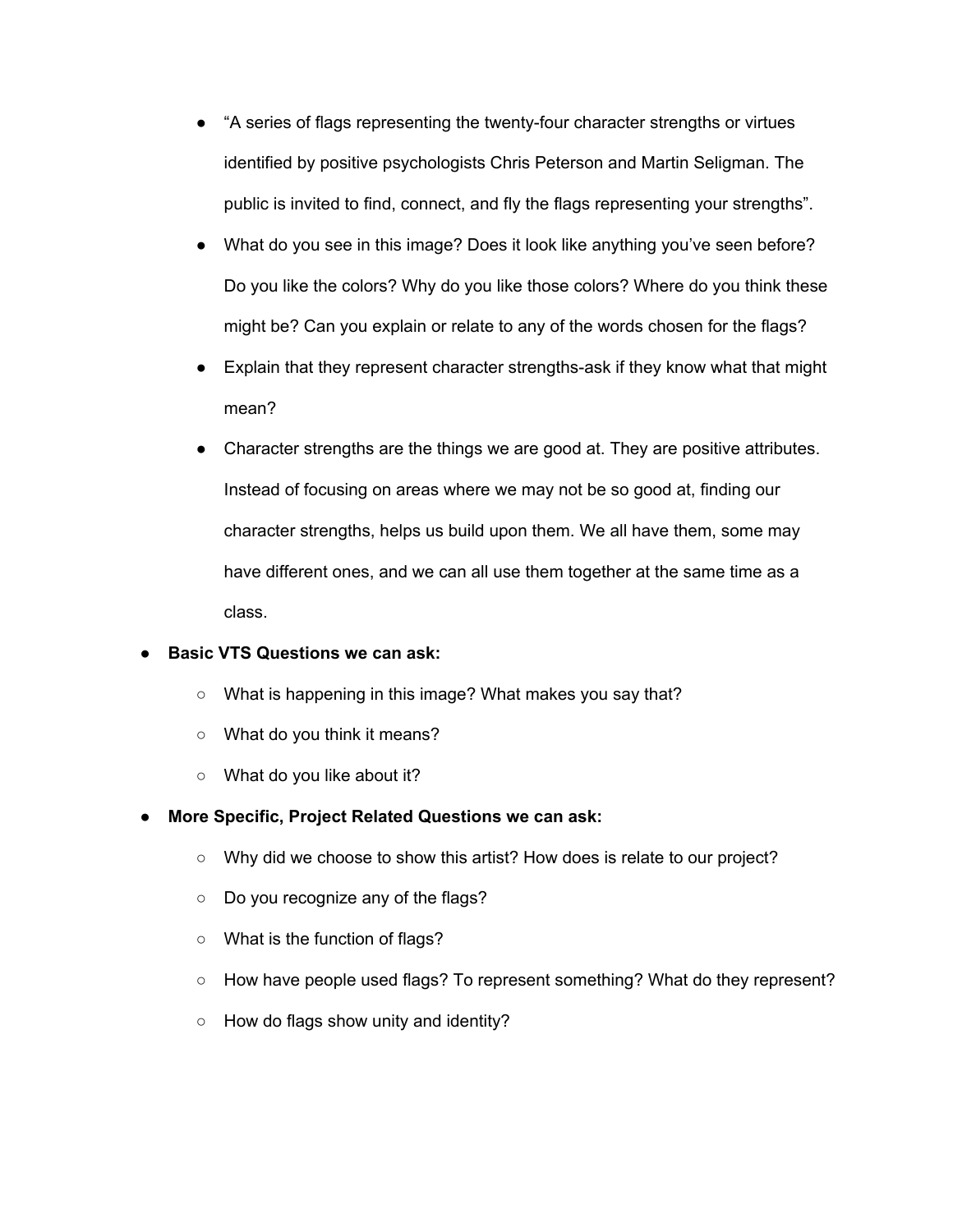- How do we teach symbolism and color as something of meaning and about ourselves?
- How can we use symbolism to celebrate their cultural and personal identities? How can we use symbols to represent things about ourselves?
- Why do we have favorite colors?
- How do we express ourselves?
- What do you wear when you get home? Do you have a favorite shirt? What color is it?
- **●** 3:05- 3:10 pm**: American Flag Activity for Brainstorming Activity** Led by Natalie
	- What does the American Flag mean?
	- Show image for discussion:



- Colors of the Flag: (have student read aloud)
	- 1. Red- Hardiness and Valour
		- a) Hardiness- ability to get through difficult times
		- b) Valour- having courage and bravery in the face of danger
	- 2. White- Purity and Innocence
		- a) Innocent of crime and/or offense
		- b) Lack of corruption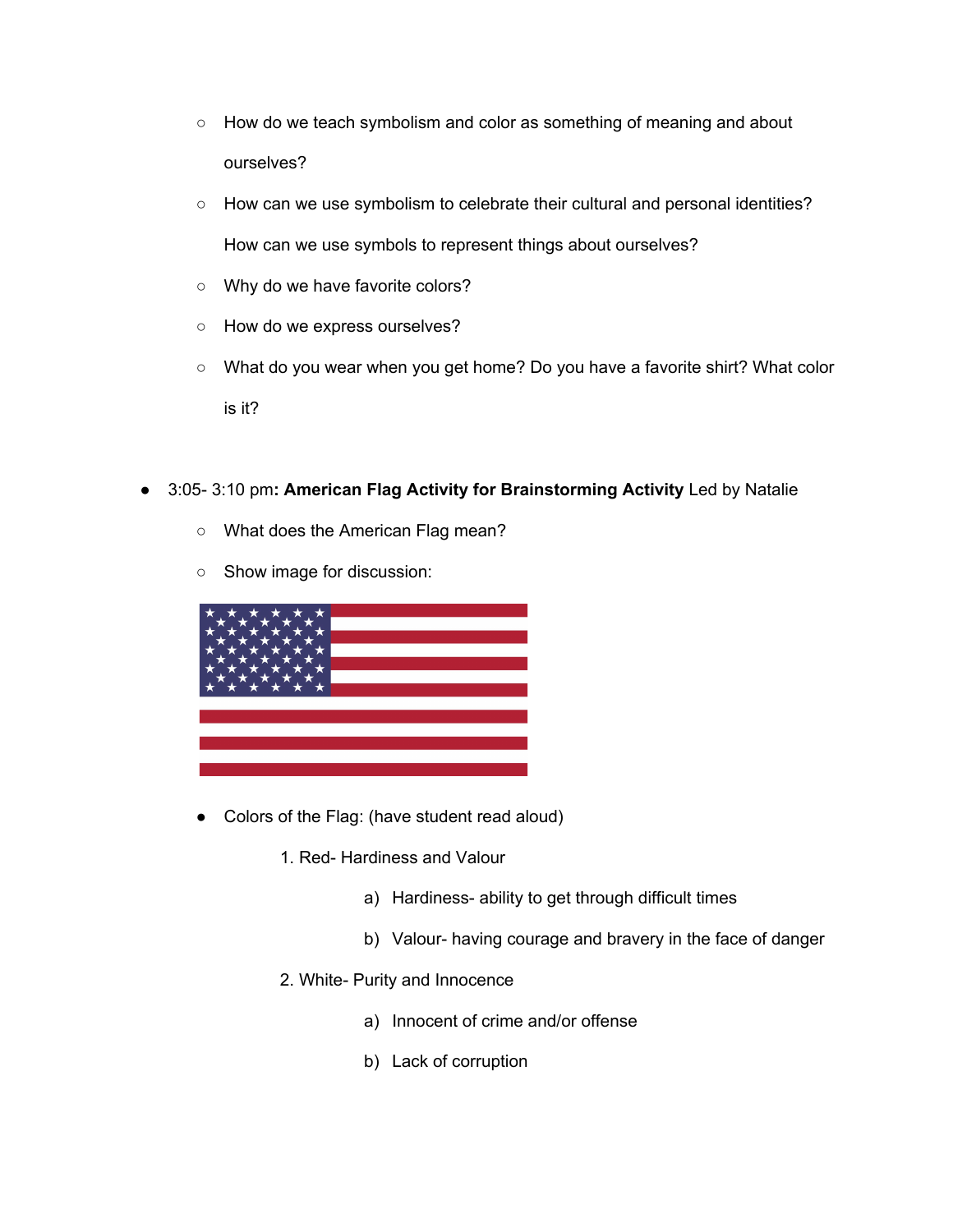- 3. Blue- Vigilance, Perseverance, and Justice
	- a) Vigilance- state of keeping careful watch for possible danger or difficulties
	- b) Perseverance- having determination, doing something despite difficulty or delay in achieving success
	- c) Justice- the quality of being fair and reasonable the law and authority in maintaining this.
- Symbols of the Flag: (have student read aloud)
	- 1. The Stars represent the 50 states of the Union and are the symbol of the heavens.
	- 2. The Stripes represent the original 13 Colonies and are symbolic of the rays of light coming from the sun, representing the dawn of a new beginning.
- 3:10- 3:15 pm: **Teacher exemplar** Led by Becca
	- Becca presents her sketch.
	- "I made my flag pink because my favorite color is pink. It reminds me of my favorite candy- bubblegum- and that makes me happy."
	- "I chose blue because my room at home is blue and that is my favorite place to be."
- 3:15- 3:55 pm: **Working on flag project (2 parts)**
	- **Part 1)** Becca passes out books to each table for inspiration and to show examples of signs and symbols.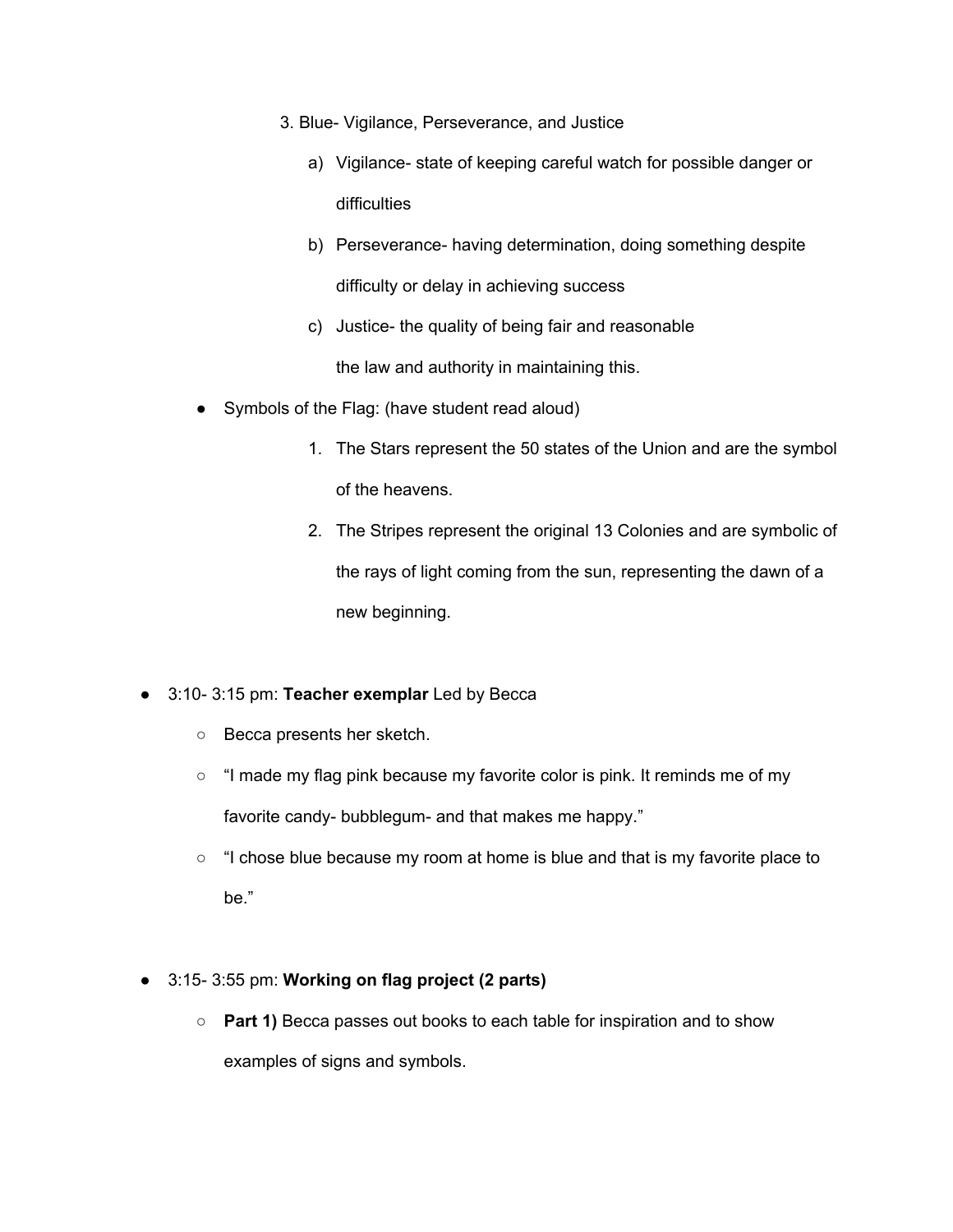- [https://vufind.carli.illinois.edu/vf-uiu/Record/uiu\\_580011](https://vufind.carli.illinois.edu/vf-uiu/Record/uiu_580011)
	- More like traffic signs and symbols and how we can read symbols without words.
- [https://vufind.carli.illinois.edu/vf-uiu/Record/uiu\\_3649944/Description](https://vufind.carli.illinois.edu/vf-uiu/Record/uiu_3649944/Description)
	- Very early 90s book about symbols, one description said it mentioned flags which could be relevant to the project.
- [https://vufind.carli.illinois.edu/vf-uiu/Record/uiu\\_3935498](https://vufind.carli.illinois.edu/vf-uiu/Record/uiu_3935498)
	- Might be for older kids, but still seems like it would have a lot of symbols from around the world.
- [https://vufind.carli.illinois.edu/vf-uiu/Record/uiu\\_4015574](https://vufind.carli.illinois.edu/vf-uiu/Record/uiu_4015574)
	- Talking more about pictograms and symbols around us.
- **Part 2)** Brainstorm and Sketch
	- Students must complete a sketch of the flag using paper, pencils, and colors, keeping symbolism and the meaning of colors in mind.
	- Students must get it approved by the teacher.
	- \*GOAL IS TO FINISH SKETCH ON DAY 1\*
- 3:55- 4:00 pm: **Clean-up**
	- 1) Students must make sure their name is on the back of their sketch!
	- 2) Students must put all supplies back where they belong.
	- 3) Clear their desk- Students must wipe it down and make sure the surface is clean.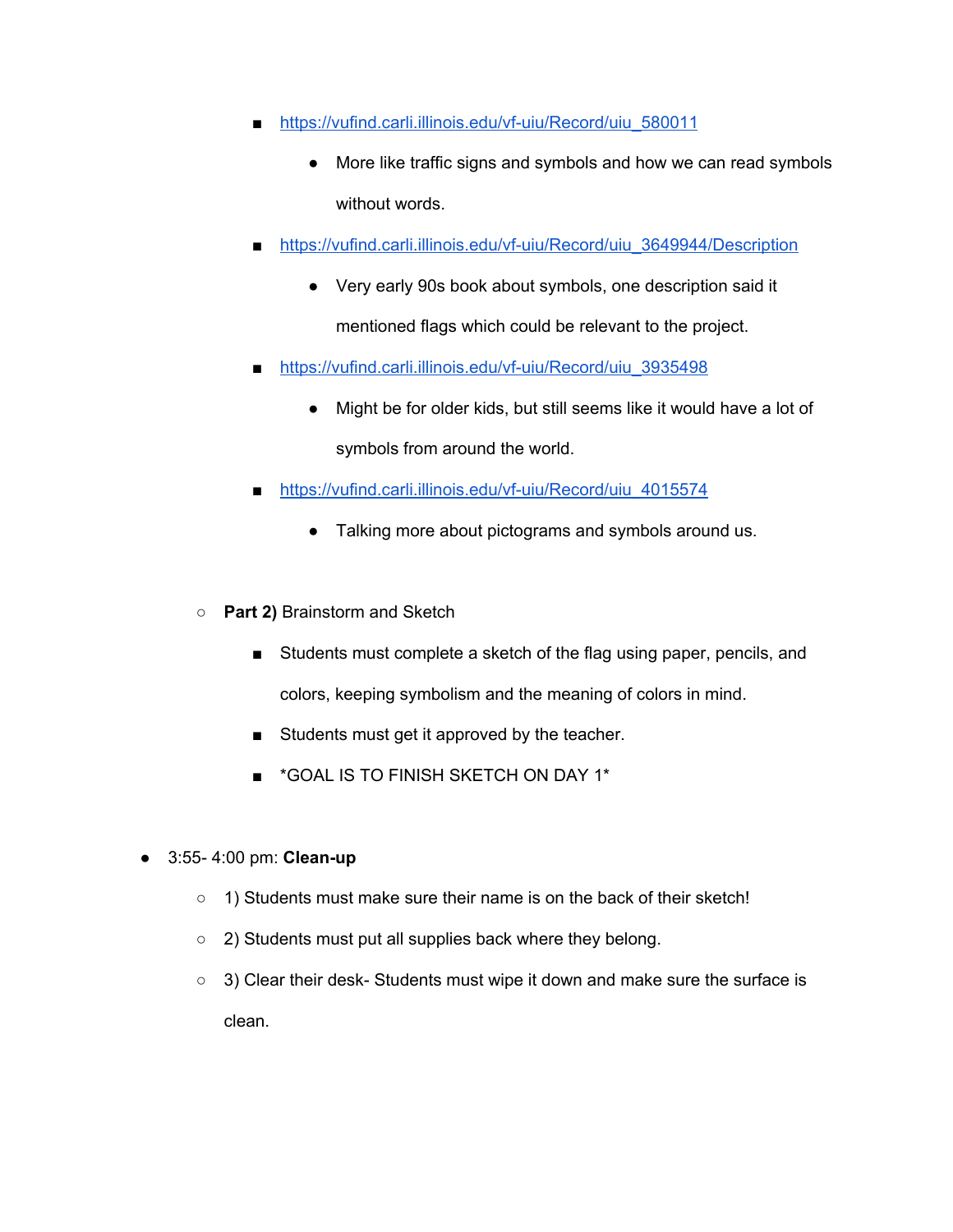○ 4) When finished, students must leave their flag on their desk and sit on the carpet quietly.

# ● 4:00 pm: **End of the Day Line Up/Dismissal Procedure**

- Two teachers (Becca and Natalie) holds the "car" sign for car riders. Ashley dismisses car riders to line up in front of them. Teachers use the bus list to check that they are in the right line and then take the car riders into gym. When the kids are picked up, their parent or guardian must sign next to their name on the attendance sheet.
- Rhavin holds the "bus" sign for busers. Ashley dismisses kids to line up in front of them. Lead them out the front of the school once the buses arrive. Teachers use the bus list to check that they are in the right line and then take them to wait for the buses. Teachers must check with the bus drivers to make sure they are getting on the right bus.
- Abby / Catalina can take the remaining walkers.
- **Bathroom break**: might need to do this in the gym and take students in groups.

# **● Extra time**

- Students rotate through "centers": stations of free draw, free paint, board games, and reading.
- Students can finish up their All About Me Books

# **Total: Around 2 Hours**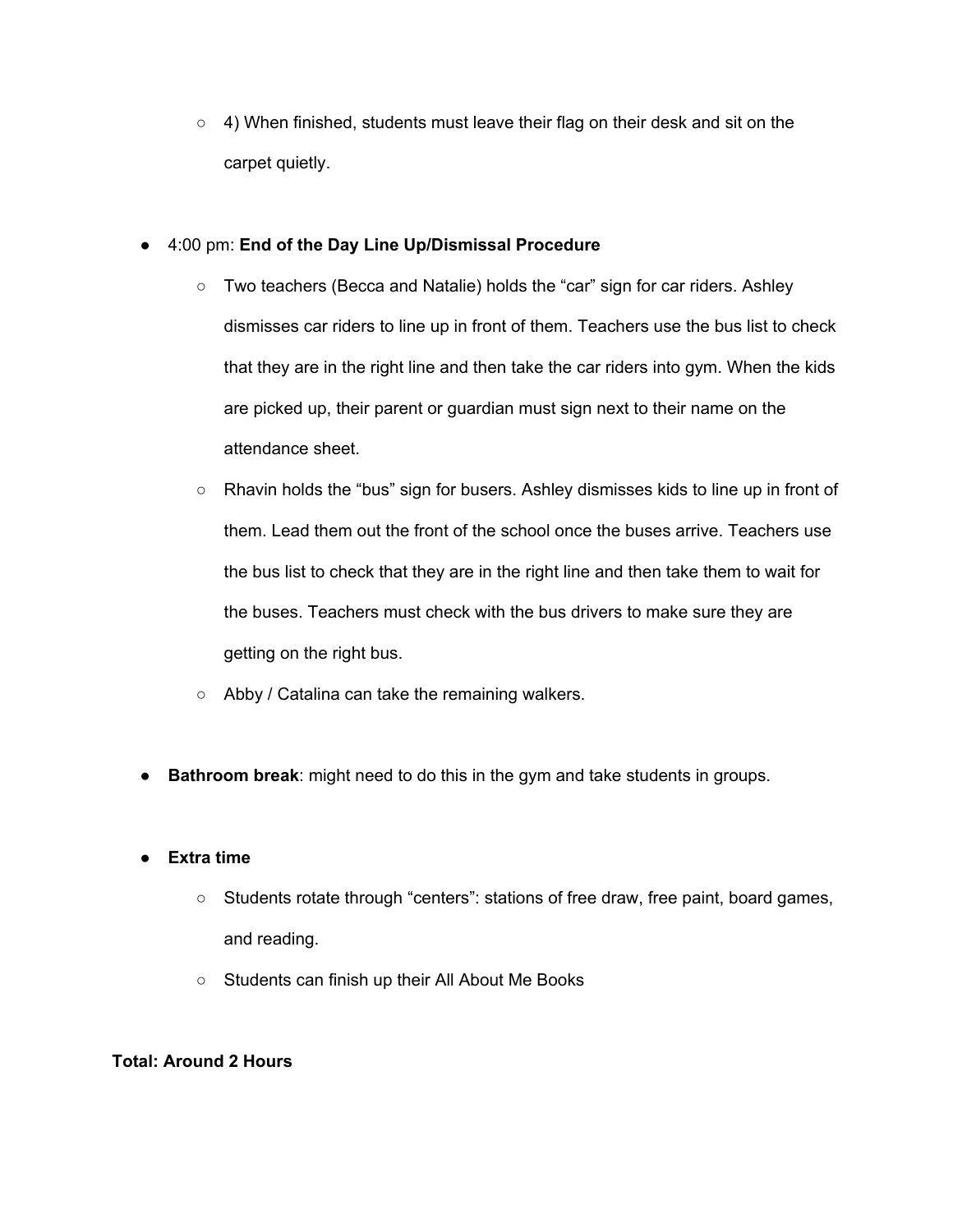#### **Week 2, Day 2** / 2:30- 4:10pm

- 1:50-2:20: Set up Abby and Ashley will set up mats and supplies in the library.
	- 4 tables with butcher paper for students to sit and paint.
	- 1 table with paint, paper plates, cups of water, paintbrushes, paper towels, cloth/fabrics, glue.
	- 2 tables for flags to dry.
- Last 10 mins of recess: **Human Tic Tac Toe** (Natalie, Rhavin, and Becca)
	- \*For this game we need 1-2 teachers per group of students
	- As Rhavin takes attendance she will hand students their name tag (name tags will indicate a red X, Blue O, Yellow X, or a Green O)
	- During attendance Natalie can lay out tape for tic tac toe.
	- After attendance, Natalie divides students to either side of gym.
		- "If you have a red X have a seat on the left side of the gym" If you have a Blue O have a seat on the left side of the gym" If you have a Yellow X have a seat on the right side of the gym" If you have a Green O have a seat on the right side of the gym"
		- How to Play: Students will get in line with their team (X or O). X's on one side of the "game board", O's on the other side. From left to right, X's and O's will take turns sitting in a spot (students may quietly "deliberate" before each move.
- 2:30- 2:45 pm: **Snack and Ice Breaker Activity**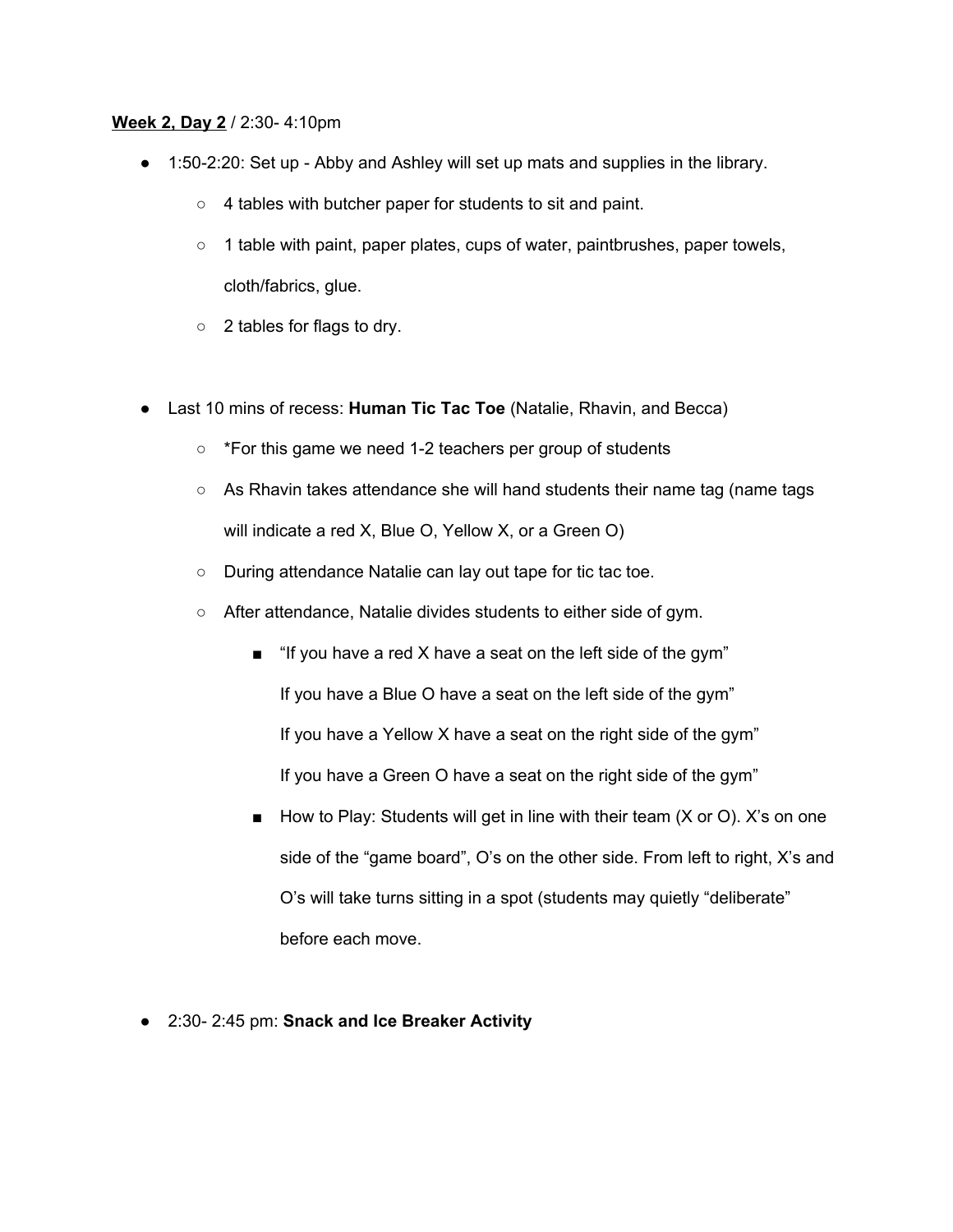- $\circ$  Since we will be painting, the teacher at the head of the line (Natalie) will direct everyone to put their backpacks, coats, and other items in the **"Backpack Parking Lot"** when they come into the library (back of the room).
- **Character Building Activity:** "Tap their shoulder if…."
	- Helps kids identify the strengths in their classmates/ themselves.
	- Kids have their eyes closed while select students walk around, and tap the shoulder of students that identify with the statements we chose. "Tap someone who you think is good at sports? Tap someone who you think is a good friend?

# ● 2:45- 2:50 pm: **Bathroom Break**

- Clear desk and throw away trash.
- Call for bathroom and water break
- 2:50- 3:05 pm: **VTS Activity** on Susan O'Malley Led by Ashley
	- **○ Show image first, then after discussion, show the image of the artist.**



*Susan O'Malley, Advice From My 80-Year-Old Self*

- What do you see in this picture?
- Can anyone tell me what this says?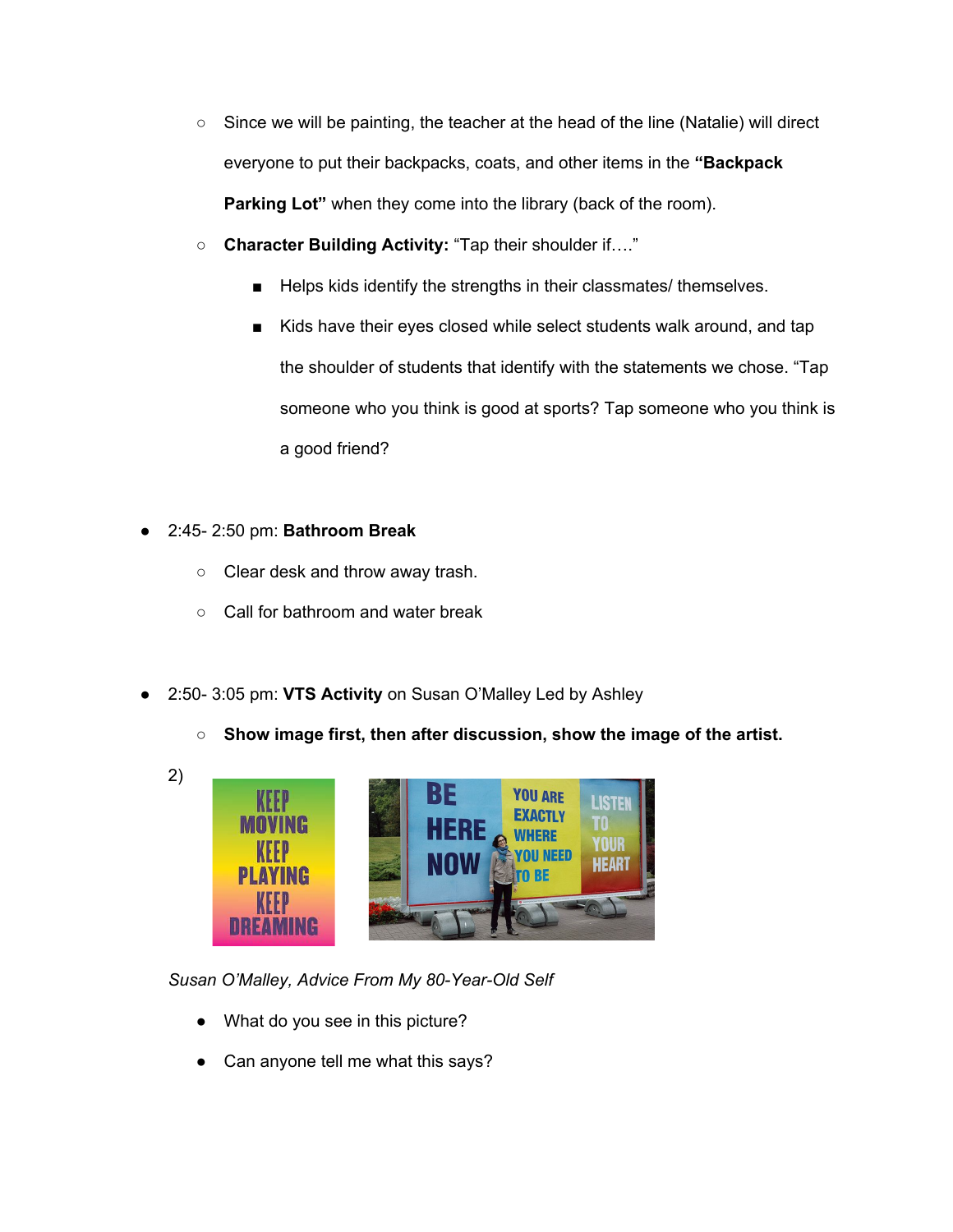- How does this make you feel?
- Do you think these are used to make people feel a certain way?
- Do you like the colors?
- Have you ever seen a poster like this?
- Can you tell me anything else about it?
- Discussion time / Story time
	- "Imagine if you could travel into the future and talk to your 80 year-old self? What would you say?"
	- Work is from Palo Alto, Silicon Valley, California.

○ Quote from Susan O'Malley: "I like to hear other people's advice. It reminds me that we are different versions of each other trying to make our way through this life." "Sometimes other people's words magically express exactly what I'm thinking but can't seem to pull together. Here in the Silicon Valley, I think this is particularly true as we hurl ourselves into fast-paced lives. We feel detached from one another and even to ourselves."

■ By collecting quotes from others, she creates community through this shared experience. She displays experiences and words that can be commonly felt by anyone. Because the quotes are anonymous, anyone can apply themselves to them.

### ● **Flag Art Project**

○ 3:05- 3:10 pm: **Teacher exemplar** led by Natalie and **Material Demonstration** led by Natalie and Rhavin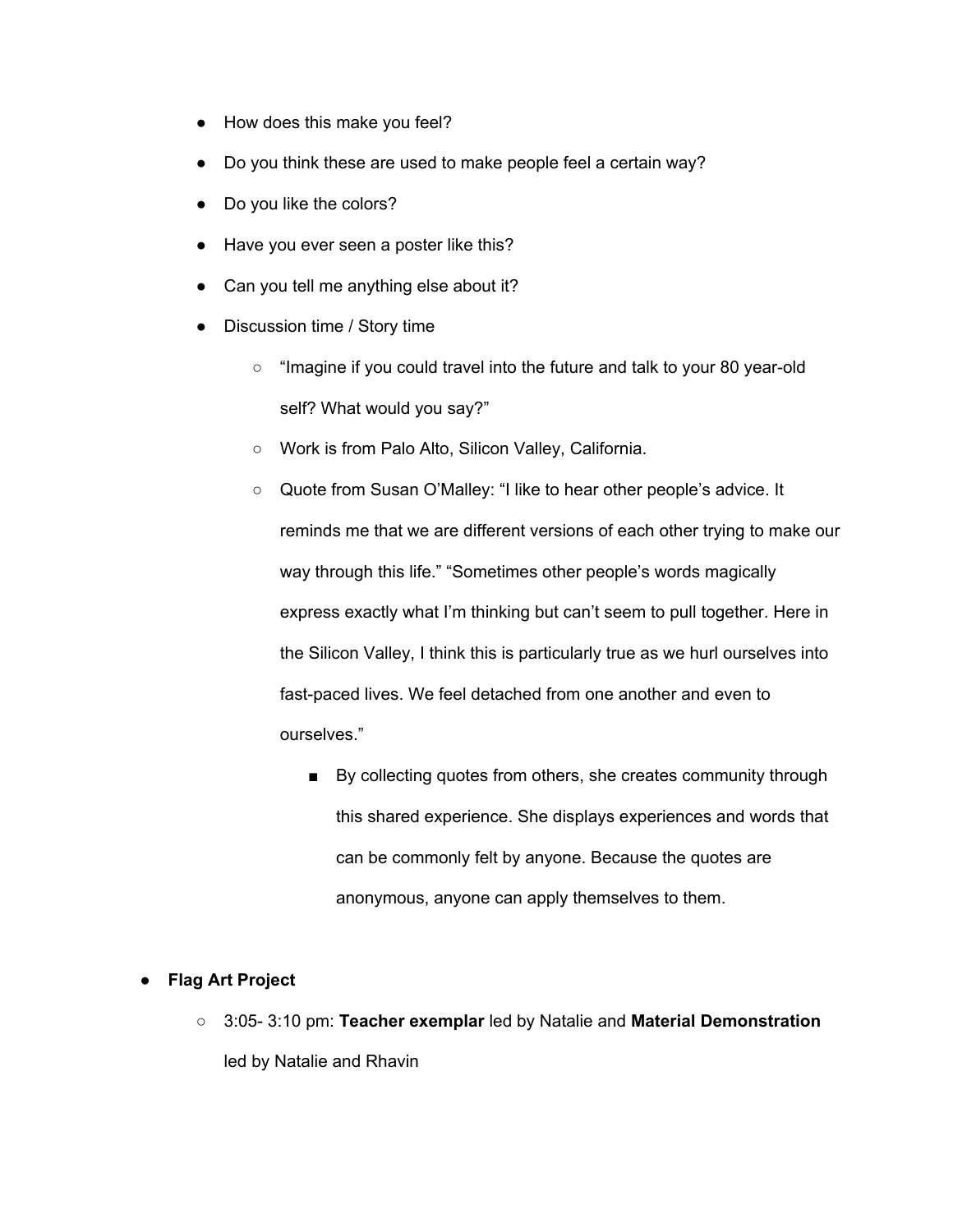- Natalie presents her finished flag and the individual steps that go into it.
	- "I waited for the paint to dry, then I could glue on fabric".
- Natalies use a flag template to demonstrate how to get the materials and how to apply the paint. Natalie and Rhavin talk through the steps.
	- "I wrote my name on the back of my flag first" Do this before you start painting.
	- "I go to Abby at the table and I tell her the 3 colors I want. She hands me a plate of paint and 2 paintbrushes, and then I go back to my seat and sit down. I stay in my seat."
	- "You only need a little water" What happens if you use too much? Natalie uses too much water to show how the paint gets too wet and drips off the flag. We explain that you need to dip your paintbrush in water before dipping it in paint. But, too much water on your paintbrush will thin out the paint and will take longer to dry.
	- "A little paint goes a long way" If you put too much paint on, it will never dry.
	- "Clean the paintbrush with water each time you use a different color" - If you don't, your paint will turn into a brown color. Natalie mixes the colors and paints it onto her flag so the class can see that it turns brown.
	- "Wait for the paint to dry first before you glue on other materials" Use paint first.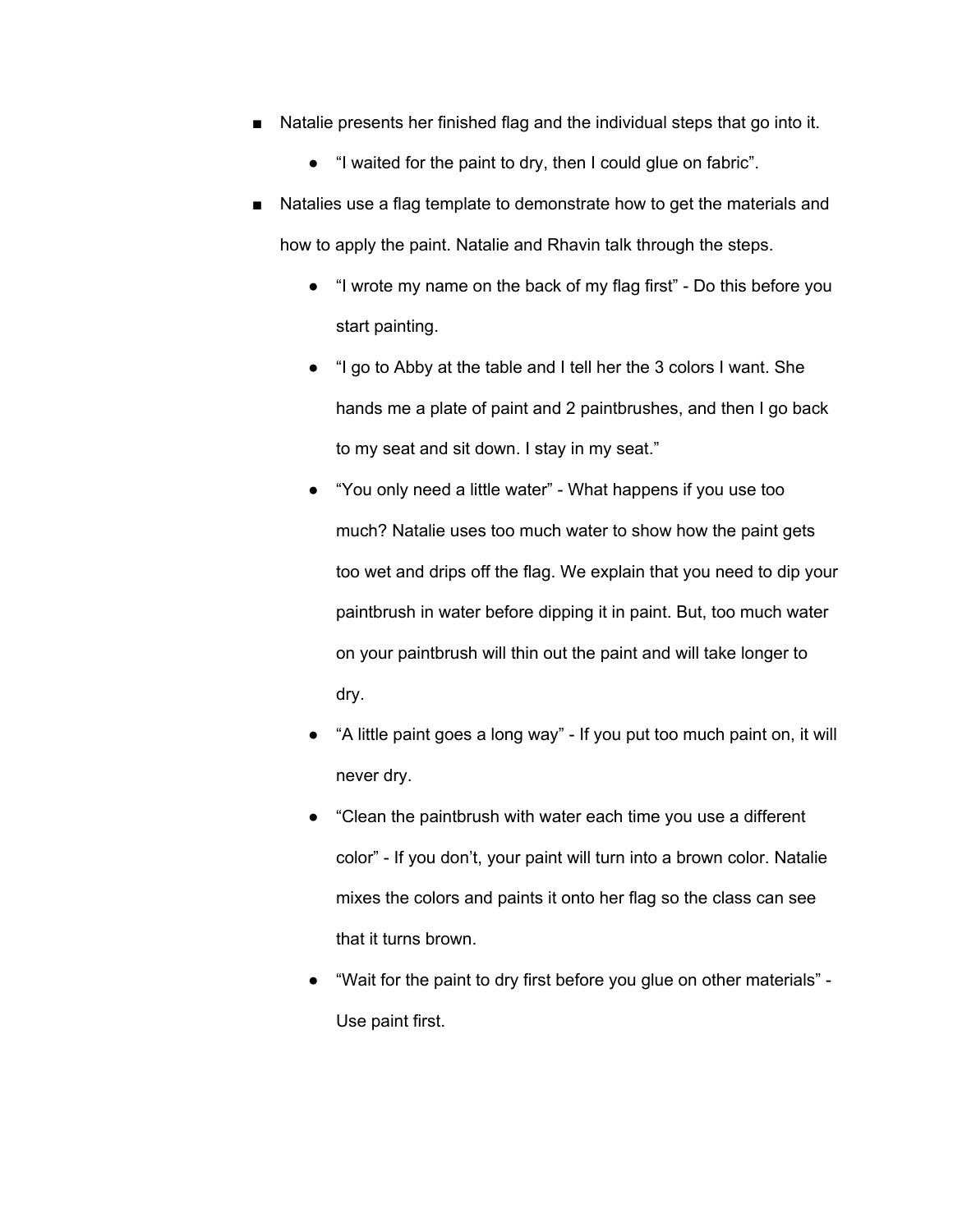- "A little glue goes a long way" If you put too much glue on, the material won't stick together.
- 3:10- 3:15 pm: Go over **Rules and Expectations for paint** can use

presentation or can be integrated into demo - Natalie and Rhavin

- Rules for Work Time
	- Write your name on your flag first! Teachers will pass out markers to each table for students to do this.
	- You should keep your flag on your desk the whole time until it is dry. Why? If we get paint on the carpet, we won't be able to use paint anymore.
	- You should not be touching anything (backpack, clothes, books, other people) with paint on your hands. Why? It will stain your clothes and damage the books and we will have to pay for it.
	- Do not touch other people's flags. Why? It's not yours.
	- Stay seated and raise your hand if you need help with the material or getting more paint. We will come to you.
- **Procedure for Work Time** 
	- Getting Paint We will call you by groups to get your paper plate, paint, and paintbrushes from Abby at the paint table. Abby will pour your paint onto a paper plate and hand you a two paint brushes. Return to your seat with your paper plate and paintbrushes. You can begin painting once everyone in your group is seated and a teacher has given your table water. Your paint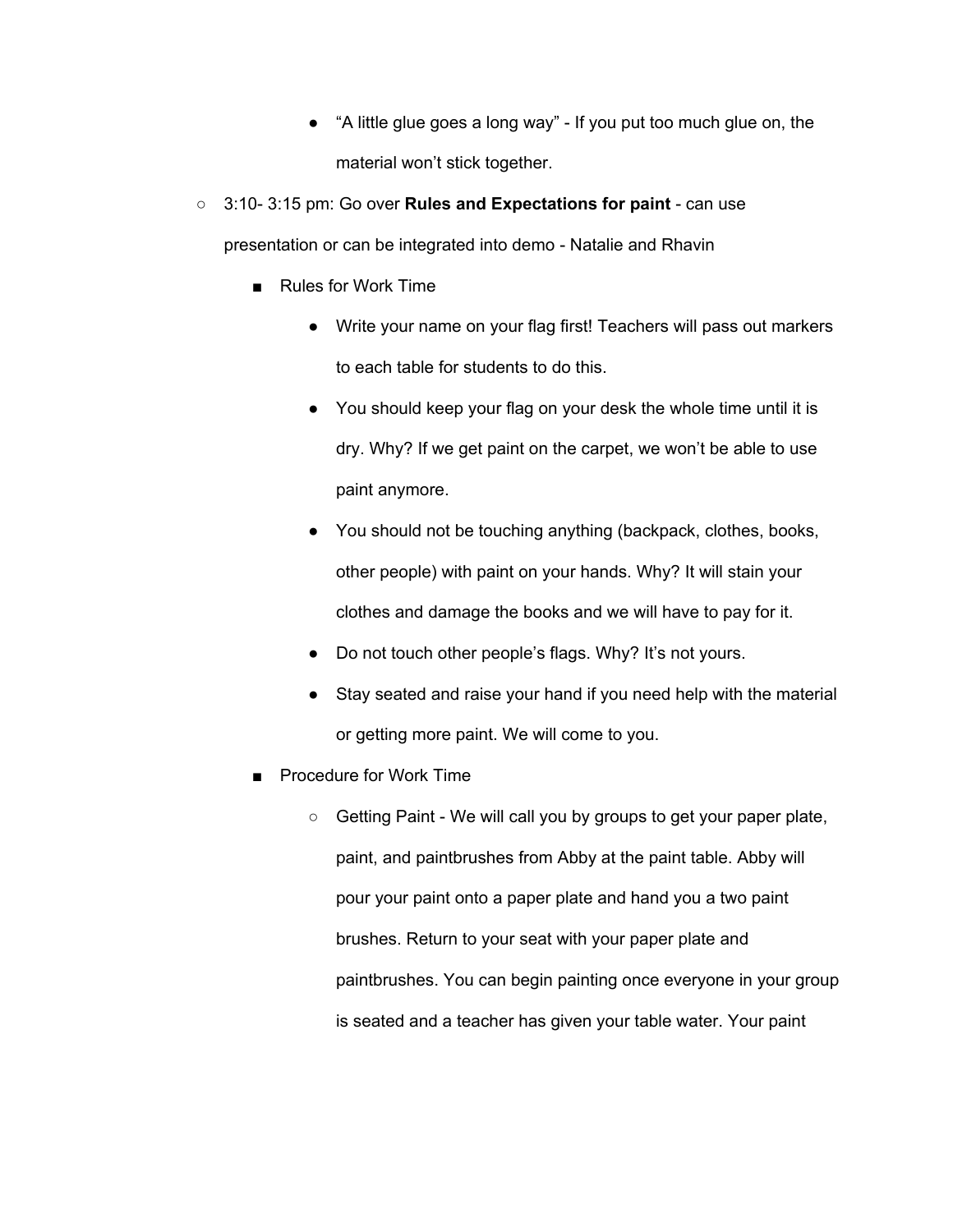plate should NEVER leave your desk! If you need more paint, raise your hand and we will assist you.

- Water Ashley will pass out cups of water to your table to clean your paint brushes. Your water cup should stay on the paper towel. You will be sharing your water with 2-3 other people. If you need a refill, raise your hand to ask one of the teachers.
- Fabrics Once your paint has started to dry, Becca will call tables to cut some fabric at the fabric table with Natalie. They will leave their flags at their desk. Once they cut their fabrics, they can grab a glue stick and return to their desk.
- Name Tags- During this time, Catalina and other teachers will be walking around passing out name tags. We will come to you and hand you your name tag.

#### ○ 3:15- 3:55 pm: **Work time**

- Check in with each student during this time.
- Will they be able to finish their flag today?
- Are they staying focused and on track in their working environment?
- Are there any other issues?
- Are they following their sketch?
- Provide feedback
- Refill water cups and replace paper towels if needed.
- 3:55- 4:00 pm: **Clean up**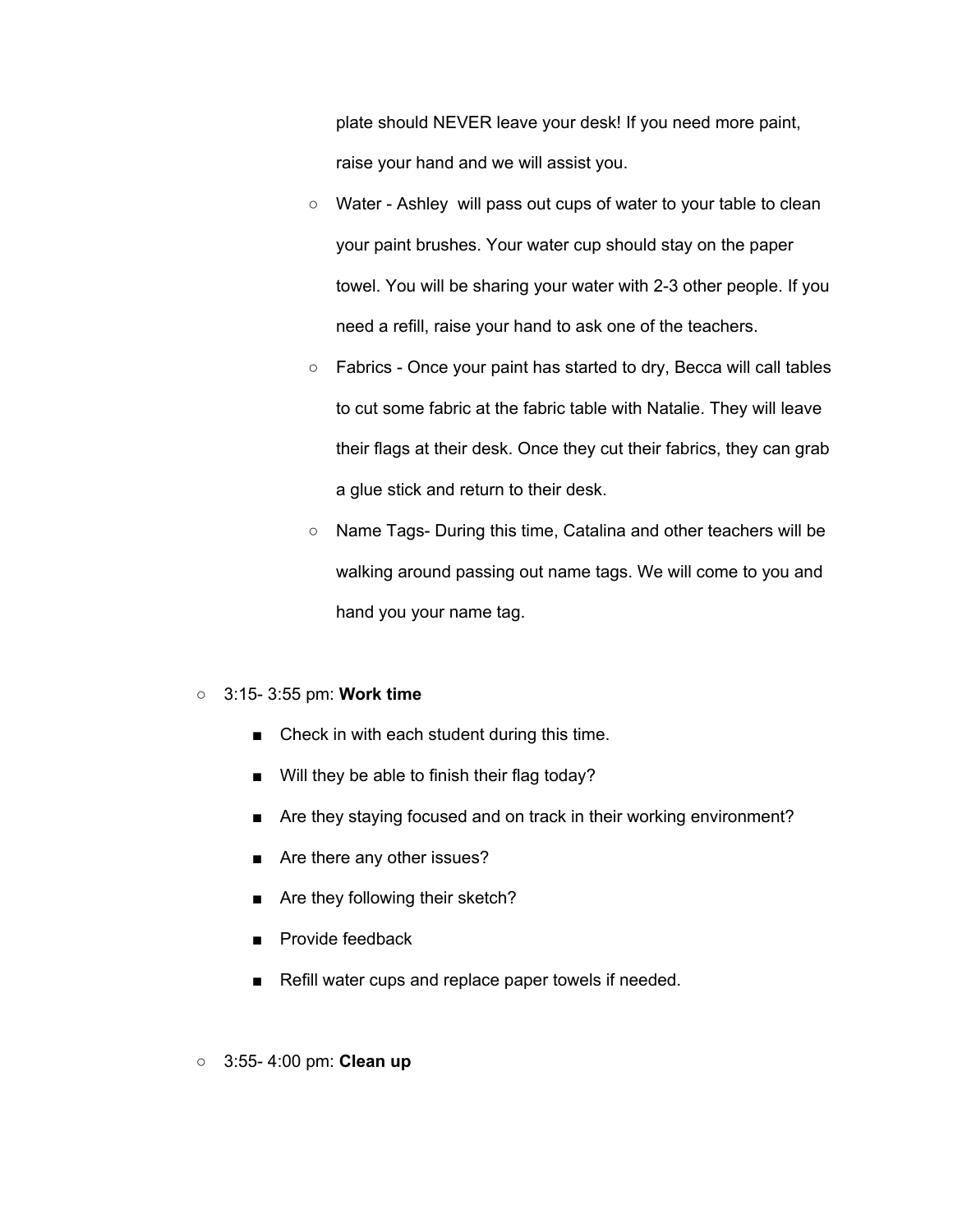1) MAKE SURE YOUR NAME IS ON THE BACK OF YOUR FLAG!

2) When we call you, bring your flag to the designated table to dry. Natalie will be in charge of that table.

3) Return to your seat and put all paint brushes in the cups on water. A teacher will come grab them from you.

4) Clean your space. Wipe the plastic mat and table down with a paper towel or clorox wipe.

5) Once their space is clean and they have washed their hands, they can pick up their backpacks from the Backpack Parking Lot.

### **○** 4:00 pm: **End of the Day Line Up/Dismissal Procedure**

- All kids will sit on carpet after clean up. Ashley engages them in a discussion about Halloween and candy while the other teachers get ready to line the kids up for dismissal.
- Two teachers (Becca and Natalie) holds the "car" sign for car riders. Ashley dismisses car riders to line up in front of them. Teachers use the bus list to check that they are in the right line and then take the car riders into gym. Parents pick up kids from the side door. When the kids are picked up, their parent or guardian must sign next to their name on the attendance sheet.
- Rhavin holds the "bus" sign for busers. Ashley dismisses kids to line up in front of them. Lead them out the front of the school once the buses arrive. Teachers use the bus list to check that they are in the right line and then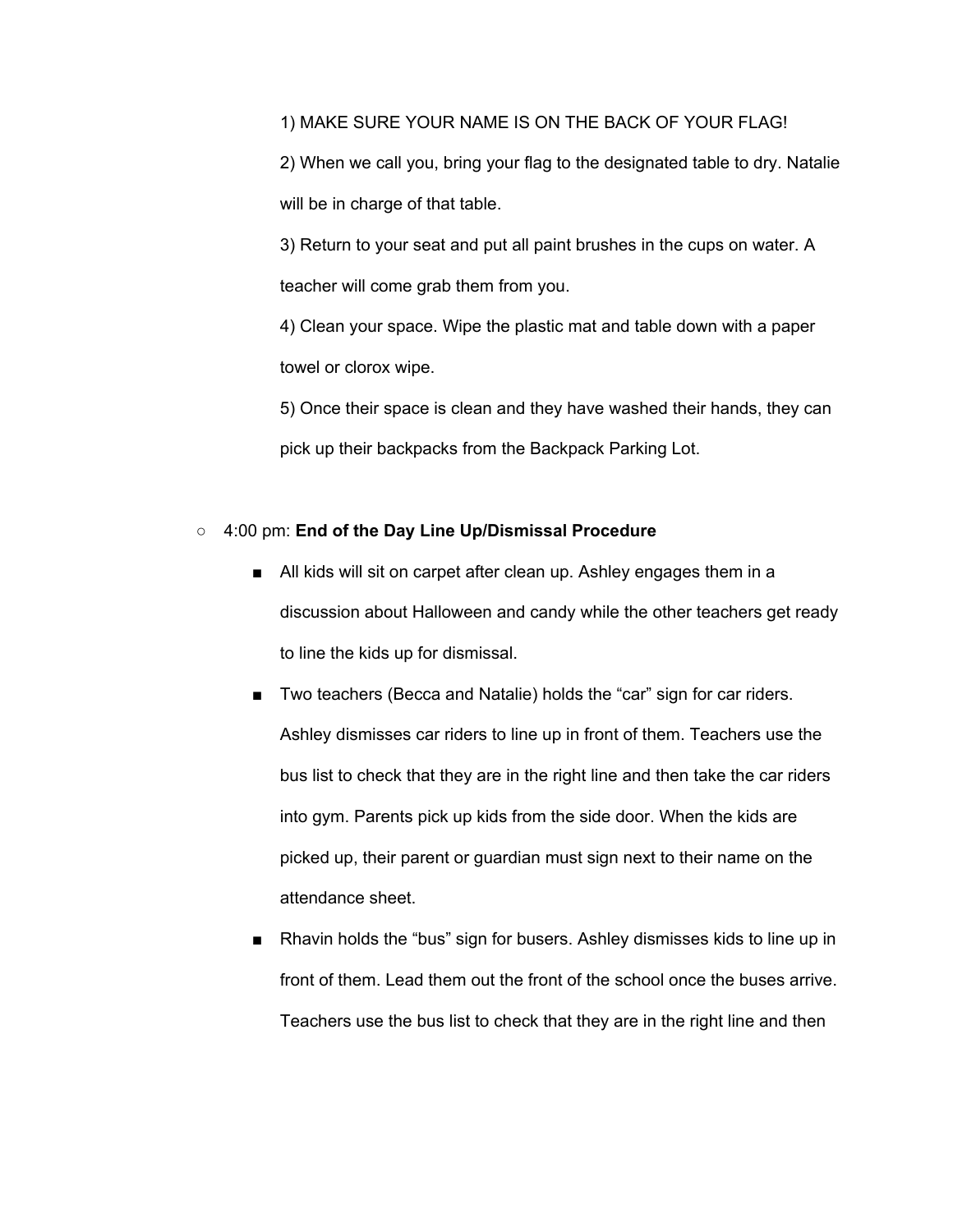take them to wait for the buses. Teachers must check with the bus drivers to make sure they are getting on the right bus.

- Abby / Catalina can take the remaining walkers.
- **Bathroom break -** Maybe once we're in the gym, we can take them in groups?
- **Extra time**: Students rotate through "centers" stations of free draw, free paint, board games, and reading. Students can finish up their All About Me books.

## **Total Time: Around 2 Hours**

### **Materials:**

Day 1

- 27 pieces of scratch paper for sketch (one per student) Ashley
- Teacher exemplar of sketch Becca
- Colored pencils, markers, pencils, pens Becca
- Signs and symbols books Becca

Day 2

- Painter's tape for Human Tic Tac Toe Abby
- Printed X and O's for Human Tic Tac Toe Ashley
- 28 flag templates (one per student) Natalie and Becca
	- Triangle cut from canvas fabric
	- Natalie obtains canvas fabric and cuts 14 templates, Becca cuts the other 14 templates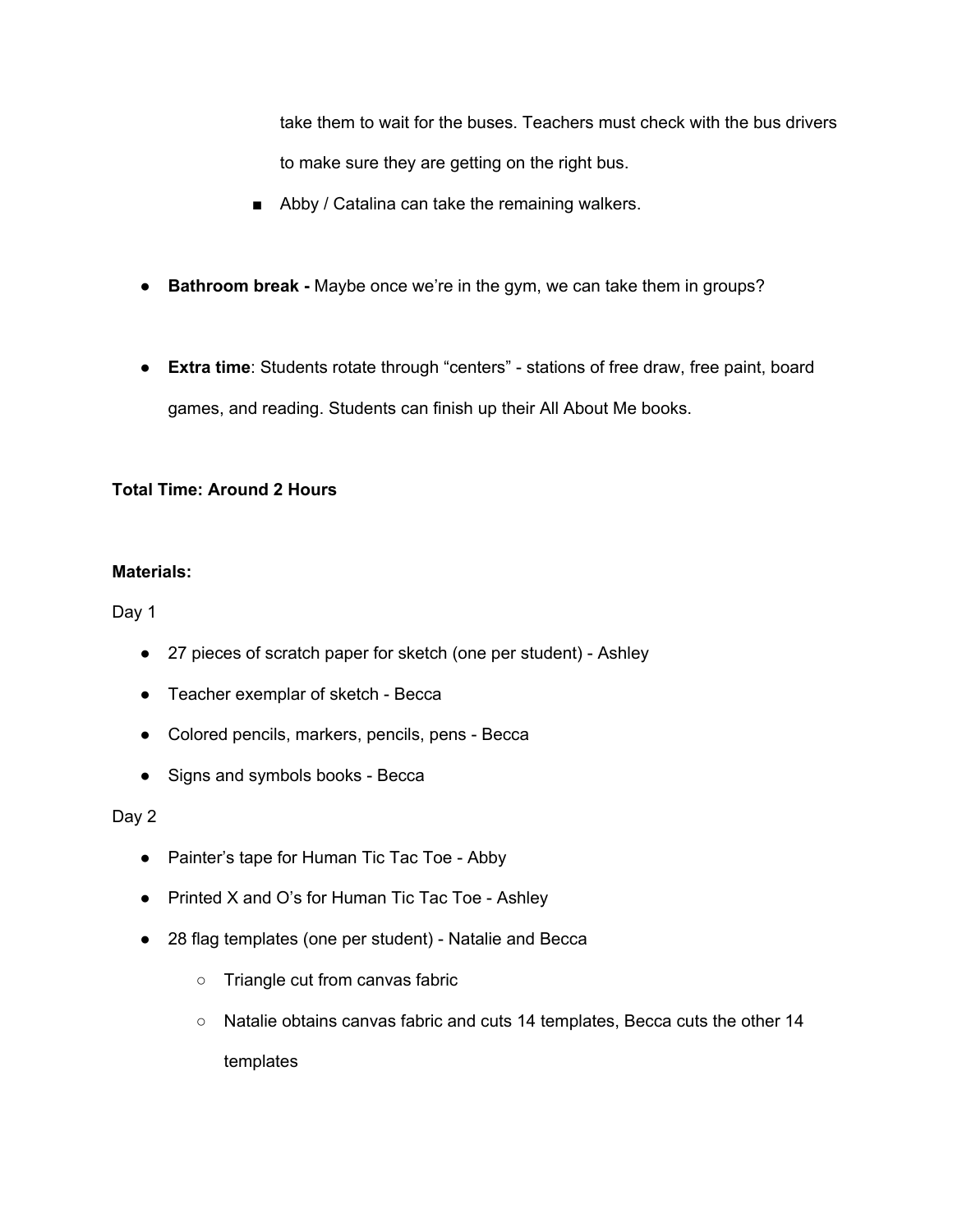- Teacher exemplar of finished flag Natalie
- Box of materials obtained from classroom Ashley
	- Paint
	- Paintbrushes
	- Sponges
	- Paper plates
	- Cups
	- Colored construction paper (to cut out symbols)
	- $\circ$  Glue (~10 sticks and liquid)
	- ~10 Scissors
	- Mats or butcher paper to lay out on desks
- Napkins, paper towels, clorox wipes Natalie
- Fabric and cloth (to cut out symbols) Natalie and Catalina
- String/ribbon to hang flags Natalie

### **Relevance/Rational:**

- Students will gain a better understanding of community through play, bookmaking, presentation, and the creation of the flags.
- Using different activities and various artists to teach the students about community will allow them to gain a well-rounded perspective while pushing them to feel invested in their projects.
- Being able to understand symbolism will help students find artwork to be meaningful.
	- This is relevant because it also will help the students recognize symbolism throughout other subject areas including social studies, history, and identity.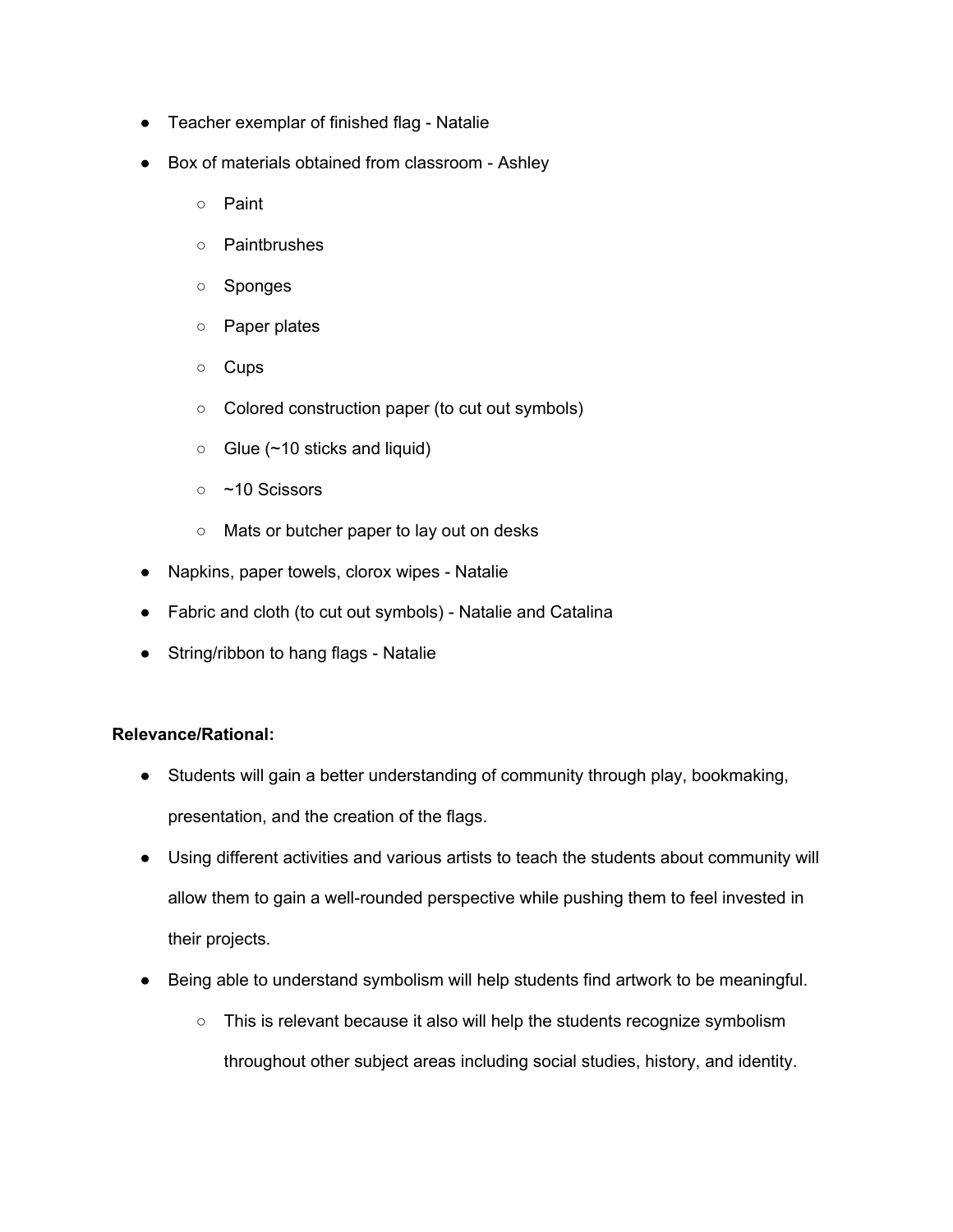## **Outcomes/Objectives :**

- Students will be able to convey who they are/ their individuality through a personalized flag object.
- Students will be able to explain the function and meaning of flags.
- Students will be able to define the term 'symbolism'.
- Students will be able to use symbolism to celebrate their cultural and personal identities.
- Students will use various materials, tools, and mediums in a safe and responsible manner when constructing and building.
- Students will come away knowing that they have a place of belonging in their community.
- Students will have a sense of pride being who they are.
- Students will understand what a functioning community is.
- Students will learn the value of working together.

# **Content Standards and or common core Learning Standards:**

- When showing contemporary images and teacher exemplars, we ask students, "What do you think this means?" followed by, "what makes you say that"?
	- Discussions promote higher order thinking and reasoning skills and open students up to new perspectives by listening and responding to other interpretations made by their peers.

# **Use of Formative Assessment to Inform Planning:**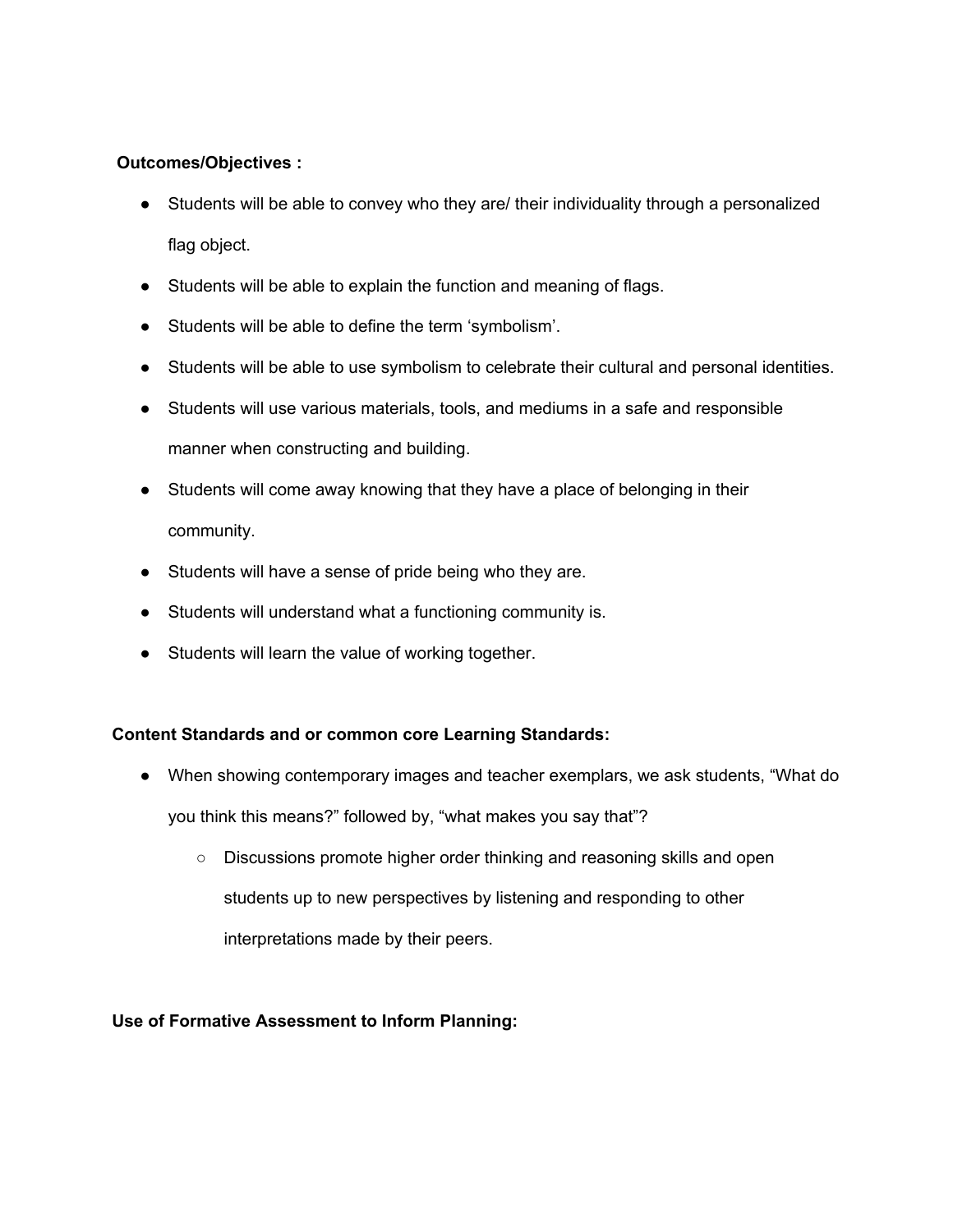- Group discussion following the all about me book to connect personal answers to the larger concept of identities
	- Where did we have similarities or differences in our answers?
	- What is positive about having differences?
	- What is a definition of identity?
- Questions for the class after the presentation on flags, symbolism, and artists to check comprehension
	- Why are flags made?
	- What does the word symbolism mean?
	- How did the identity of one of the artists show in their work?
	- How did you incorporate symbolism in your flag?

#### **Behavioral Management Plan**

- After Recess Clear Expectations
	- Go through the plan for the day
	- Always letting them know what is going to happen next
- Make an After Care "Pact"
	- Classroom rules
	- Ask them what they want the rules to be
- Two Bathroom Breaks
	- Assign one teacher to bathroom breaks each week
- Attention Grabber
	- One two three eyes on me! One two eyes on you.
	- Back up: Clapping Method